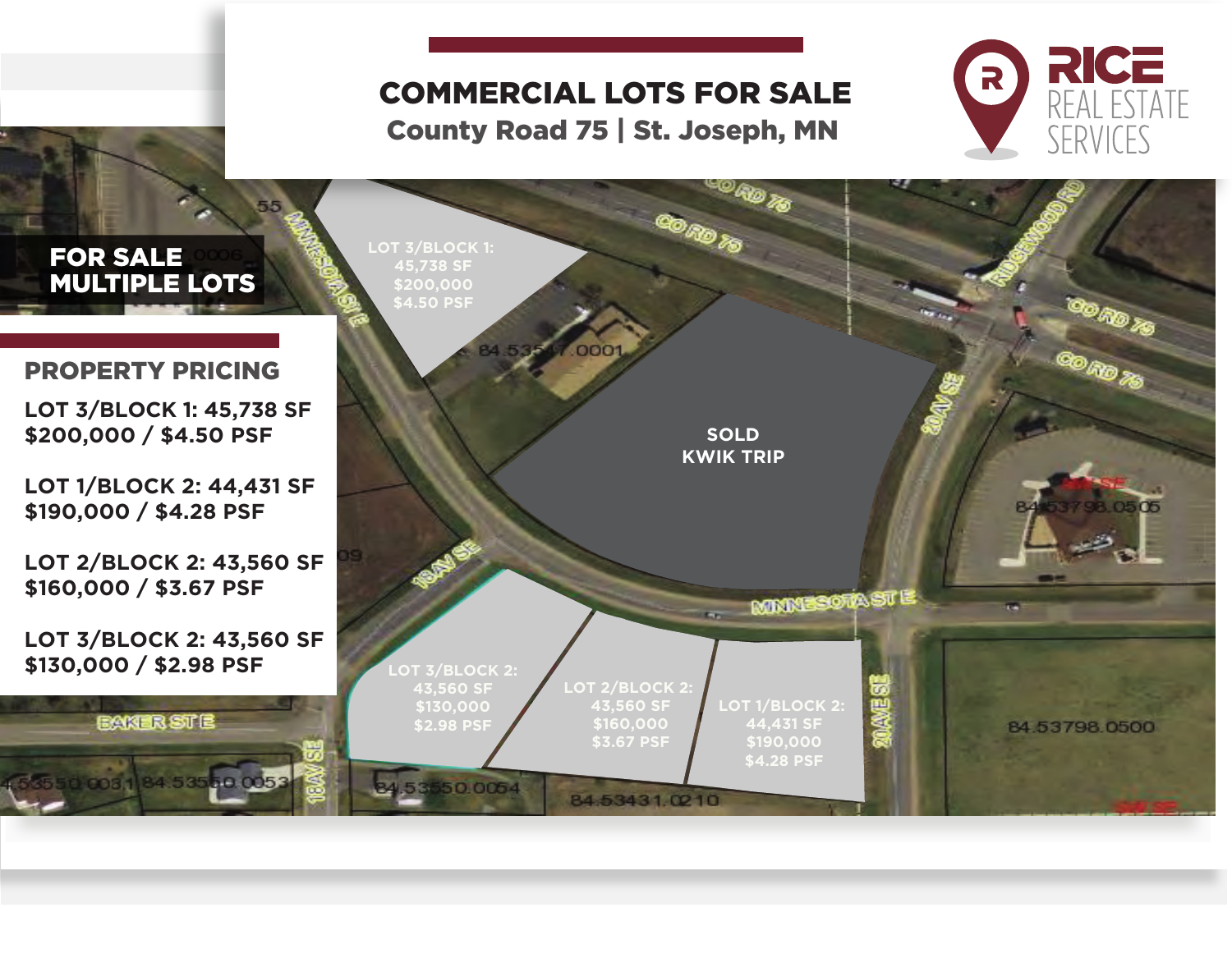

## PROPERTY LOCATION

- + Multiple commercial lots available
- + Lots enjoy excellent visibility and easy access
- + Located on heavily traveled CR 75
- + Located in one of the largest growth

### UTILITIES

- + Water & Sewer: City of St. Joseph
- + Electricity: Stearns Electric
- Gas: Xcel Energy +

#### NEARBY BUSINESSES

- CentraCare Medical Clinic +
- Coborn's Grocery +
- + US Army Reserve
- + Kwik Trip
- Numerous hotels & restaurants +
- + Mulit-Family/Residential